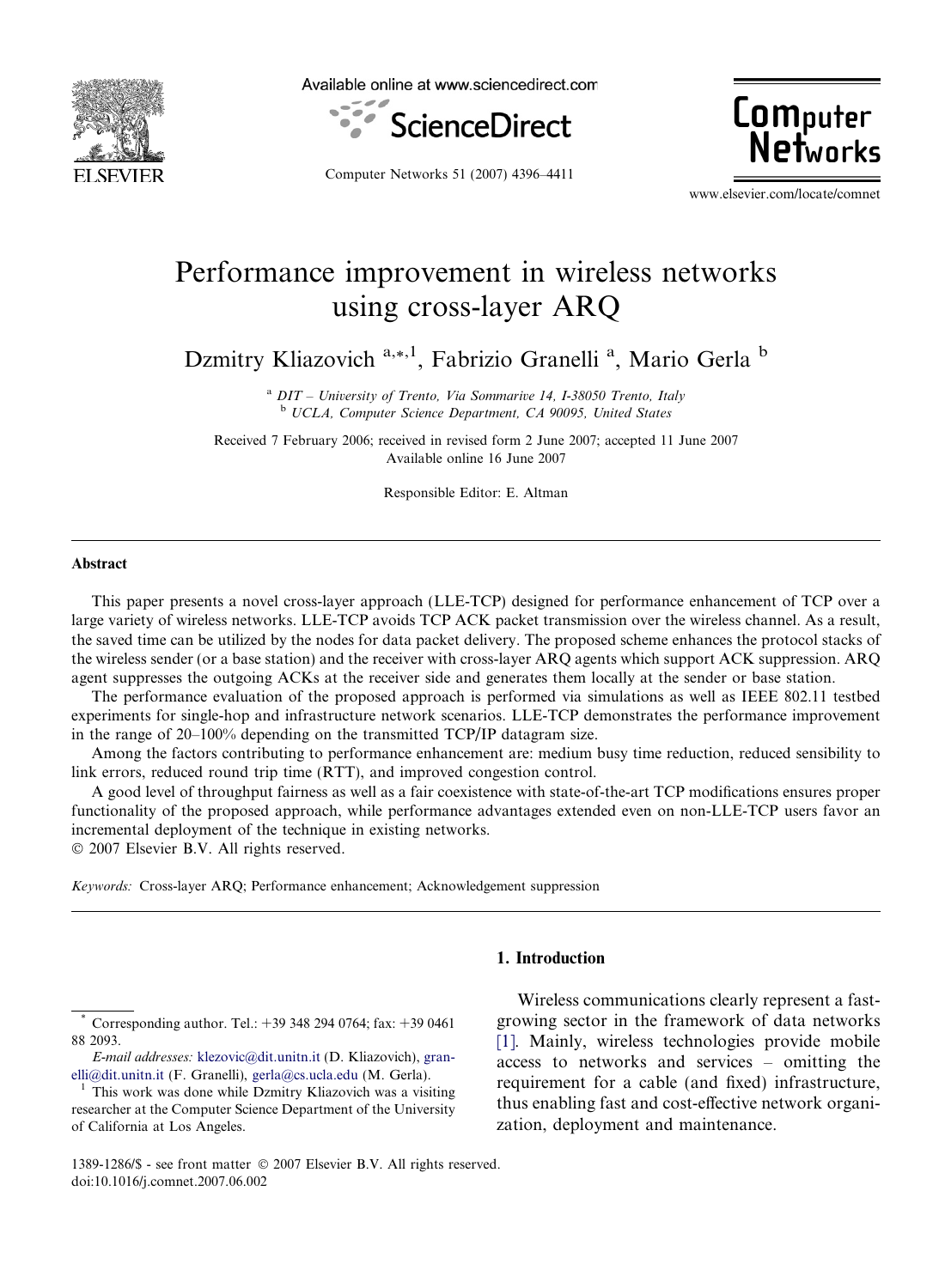As a drawback, the capacity offered by wireless links is relatively low as compared to wired net-

works. Such capacity limitations derive from the very physical nature of the wireless medium, characterized by limited and shared bandwidth, time-varying behavior, interference, etc.

Nevertheless, wireless technologies are envisaged to be widely deployed in the last mile – connecting end-user to the core of the network, while leaving transport of data in the core to cable/optical architectures. Indeed, last mile is the most critical issue in today's network architectures. The characteristics of the last mile links often determine the performance of the overall network, representing the actual capacity bottleneck on the entire path from the data source to the destination and influencing the characteristics of traffic patterns flowing through the network.

In particular, wireless networks suffer from several performance limitations, in some cases related to excessive burden deriving from the layering paradigm employed for the TCP/IP protocol stack design. Indeed, TCP/IP was originally designed for wired links which general characteristics include high bandwidth, low delay, low probability of packet loss (high reliability), static routing, and no mobility. On the contrary, in the wireless domain, performance is constrained by available transmission spectrum, employed modulation and available transmission power. Loss probability experienced by packet transmission is in general higher on the wireless medium rather than on wired links: while bit error rate (BER) varies from  $10^{-8}$  to  $10^{-6}$  for wired channels, it varies from  $10^{-3}$  up to  $10^{-1}$  for wireless channels [\[2\].](#page-13-0) Such error rates are unacceptable for the transmission control protocol (TCP) [\[3\]](#page-13-0), designed for wired networks, which delivers over 85% of Internet traffic [\[4,37\].](#page-13-0) The reason for that is in the additive increase multiplicative decrease (AIMD) congestion control which treats all losses as congestion losses and thus underestimates the actual capacity provided by the network.

In order to counteract such variation of BER, forward error correction (FEC) can be employed at the link layer. However, FEC is not the proper solution to provide reliable transmission on wireless networks. The main drawback is the waste of transmission resources deriving from its employment in absence of errors, therefore suggesting the usage of feedback information from the receiver in order to extrapolate information on the channel status.

Thus, a traditional and widely implemented approach to increase reliability of wireless links is based on the usage of an automatic repeat request (ARQ) protocol at the link layer.

ARQ provides a dynamic way to decrease error rate present on the wireless links by increasing the delivery delay. The most commonly used ARQ scheme in wireless networks is ''stop & wait'': the sender is not allowed to send the next packet in the queue until the receiver positively acknowledges the successful delivery of the previous one. The advantage derives from the fact that only corrupted packets are retransmitted, introducing a level of overhead adapted to the conditions of the link. Scalability and low computational cost of implementation resulted in the employment of the ARQ principles in most of the wireless networks.

[Table 1](#page-2-0) presents a summary of the characteristics of the wireless network standards, aimed at underlining the common features and similarities among them. The data presented for technologies that are not yet standardized (IEEE 802.11n) are based on available drafts. The reader should refer to the references for more details on cellular networks [\[5\]](#page-13-0), IEEE 802.11 local area networks [\[6\]](#page-13-0) and WiMax metropolitan area network [\[7\]](#page-13-0) standards.

From the analysis of the table it is clear that, while employing different approaches at the physical layer (in terms of modulation, data rate, transmission bandwidth), most of the presented technologies provide reliable communications by employing different ARQ schemes at the link level.

However, the link layer is not the only layer which acknowledges packet delivery: TCP reliability is obtained through the utilization of a positive acknowledgement scheme which specifies TCP receiver to acknowledge data successfully received from the sender. TCP header reserves special fields for enabling it to carry acknowledgement information. As a result, the TCP receiver can produce a TCP acknowledgment (TCP-ACK) as standalone packet or, in case of bi-directional data exchange, encapsulate it into outgoing TCP segments.

Whenever a TCP segment is transmitted over the wireless link, the sender first receives an acknowledgement at the link layer. Then, TCP entity at the receiver generates an acknowledgement at the transport layer. This acknowledgement represents an ordinary payload for the link layer, which should be acknowledged by the link layer of the sender node.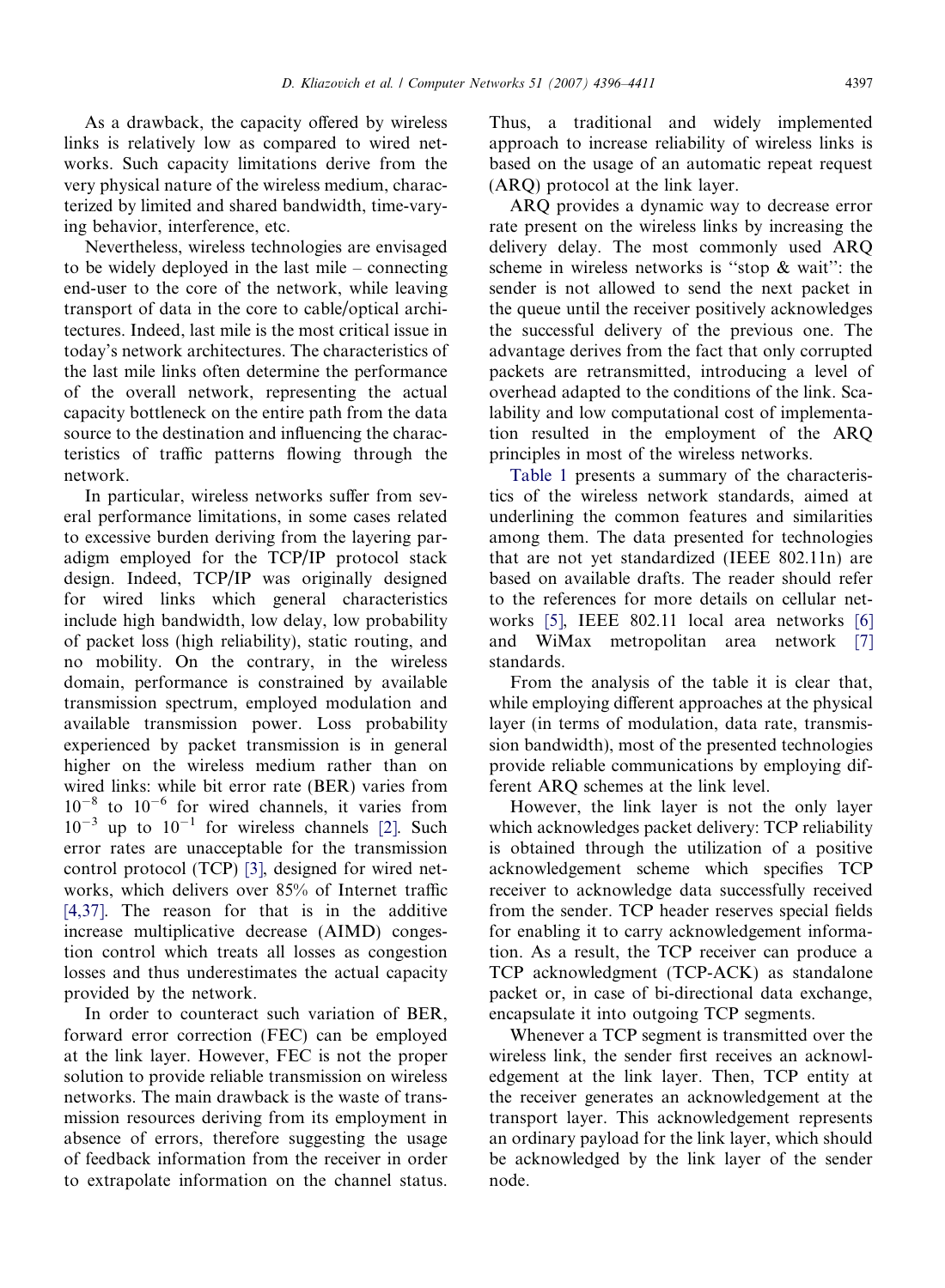<span id="page-2-0"></span>

| Table 1                                          |  |
|--------------------------------------------------|--|
| Characteristics of leading wireless technologies |  |

| Technology                       | Nominal range                                            | Frequency band                                          | Channel bandwidth                   | Physical rate                                                         | TCP/IP throughput                      | Mobility                                       | <b>ARQ</b>        |
|----------------------------------|----------------------------------------------------------|---------------------------------------------------------|-------------------------------------|-----------------------------------------------------------------------|----------------------------------------|------------------------------------------------|-------------------|
|                                  | Wireless wide area networks (WWAN)                       |                                                         |                                     |                                                                       |                                        |                                                |                   |
| <b>GSM</b><br>(2G)               | $3-35$ km                                                | 900 MHz, 1800 MHz<br>(TDMA) 800 MHz,<br>1900 MHz (CDMA) | 200 kHz<br>(TDMA)1.23 MHz<br>(CDMA) | $9.6 - 57.6$ kbps                                                     | $4 - 38$ kbps                          | <b>Seamless</b><br>global<br>roaming           | Yes               |
| $(E)$ GPRS                       |                                                          |                                                         | 200 kHz (TDMA)                      | $56-115$ kbps                                                         | $32 - 84$ kbps                         |                                                | Yes               |
| (2.5 G)<br><b>EDGE</b>           |                                                          |                                                         |                                     | 384 kbps (48–60 kbps)<br>per timeslot)                                | 300 kbps                               |                                                | Yes               |
| 3 <sub>G</sub>                   |                                                          | 1900-2025 MHz,<br>2110-2200 MHz                         | 5 MHz                               | large range 144 kbps,<br>medium range 384 kbps,<br>small range 2 Mbps | $120$ kbps,<br>$310$ kbps,<br>1.6 Mbps |                                                | Yes               |
|                                  | Wireless local area network (WLAN)                       |                                                         |                                     |                                                                       |                                        |                                                |                   |
| <b>IEEE</b><br>802.11            | $40 - 100$ m                                             | $2.4$ GHz                                               | 22 MHz                              | $1/2$ Mbps                                                            | $0.7/1.4$ Mbps                         | Nomadic<br>subnet                              | Yes               |
| 802.11b<br>$(Wi-Fi)$             |                                                          |                                                         |                                     | 11 Mbps                                                               | 5 Mbps                                 | roaming                                        | Yes               |
| 802.11a<br>802.11g<br>802.11n    |                                                          | 5 GHz<br>2.4 GHz<br>5 GHz                               | 20/40 MHz                           | 54 Mbps<br>54 Mbps                                                    | 25 Mbps<br>25 Mbps                     |                                                | Yes<br>Yes<br>Yes |
|                                  |                                                          |                                                         |                                     | $250+   Mbps$                                                         | $100+Mbps$                             |                                                |                   |
| <b>IEEE</b><br>802.16<br>(WiMax) | Wireless metropolitan area network (WMAN)<br>Up to 50 km | 11-66 GHz                                               | 20, 25, 28 MHz                      | $32-134$ Mbps                                                         |                                        | Fixed                                          | No                |
| <b>IEEE</b><br>802.16a           |                                                          | $2-11$ GHz                                              | 1.75-20 MHz                         | $4-75$ Mbps                                                           | $3.22 - 56$ Mbps                       | Fixed                                          | Yes               |
| <b>IEEE</b><br>802.16e           | $1-4.5$ km                                               | $2-6$ GHz                                               | 5 MHz                               | 15 Mbps                                                               |                                        | Pedestrian<br>mobility-<br>regional<br>roaming | Yes               |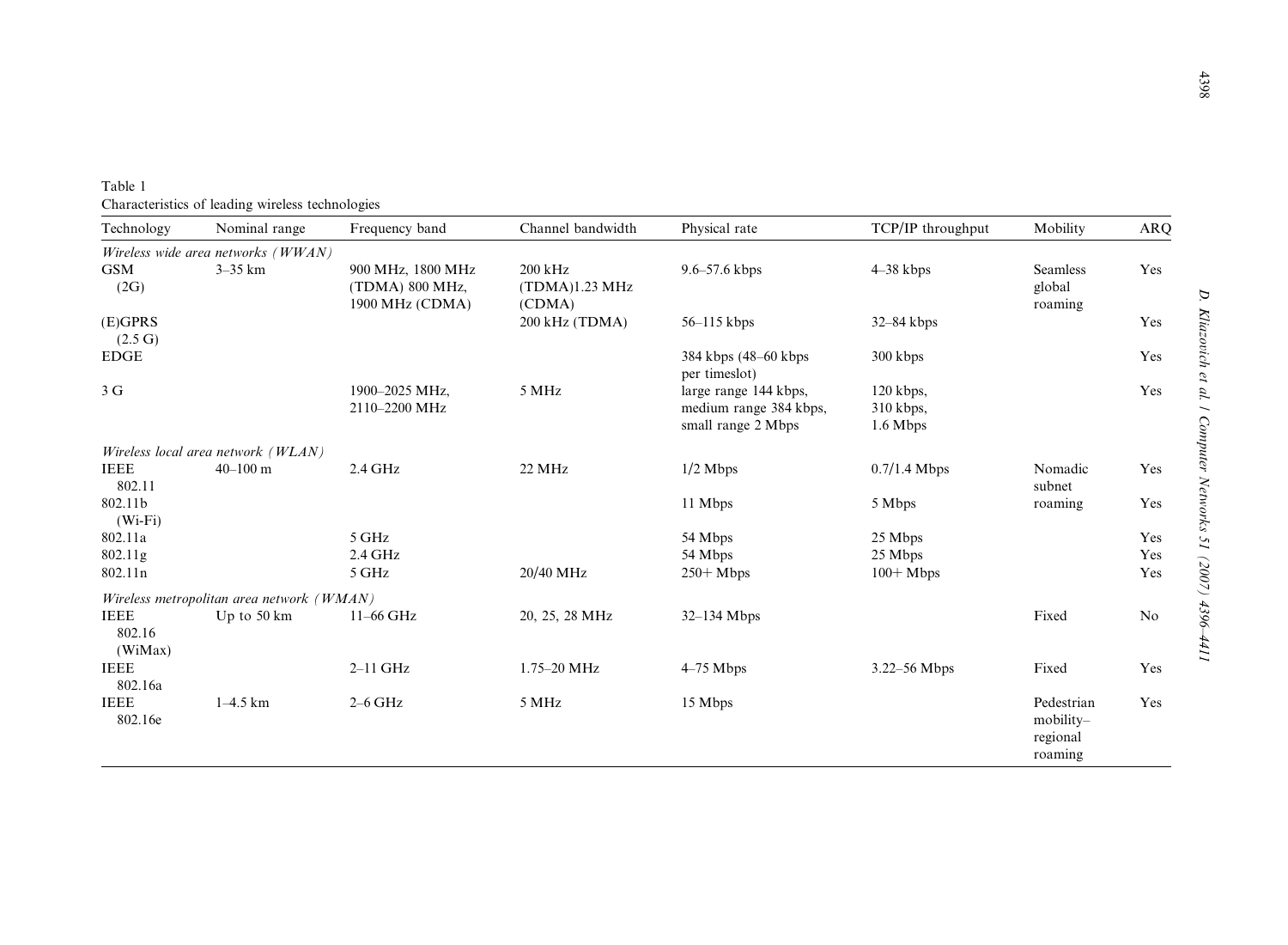Summarizing, in most of the available wireless network architectures (see [Table 1\)](#page-2-0), a single TCP data packet transmission is acknowledged three times: one at the transport level and two times at the link layer, and (for each acknowledgement) physical and link layer overhead is added. This results in a relevant performance reduction. For example, in case a wireless medium supports multiple rates (like in WiFi or WiMax), physical layer preamble and header are always transmitted at the lowest bitrate – for backward compatibility as well as due to communication range limitations – therefore penalizing performance more at higher bitrates.

Optimization of the acknowledgement scheme will obviously bring performance improvement through the reduction of the medium-busy time and would require interaction between the transport and link layers – thus requiring proper cross-layering schemes.

This paper targets cross-layering as a possible solution, presenting a novel cross-layer approach, called link layer ARQ exploitation TCP (LLE-TCP), where the main performance advantages are achieved through the optimization of interlayer automatic repeat request (ARQ) scheme functionality.

The structure of the paper is the following: Section 2 provides an overview of the state-of-the-art, while Section [3](#page-4-0) introduces the proposed scheme, outlining the different implementation scenarios. Finally, Section [4](#page-8-0) presents experimental results and Section [5](#page-13-0) concludes the paper.

#### 2. Related work and motivation

The literature on data transfer optimization in wireless scenarios is huge, for that reason this section overviews only closely related works, while for a more precise survey the reader should refer to [\[8,9\].](#page-13-0)

Many proposals for TCP performance optimization over wireless networks target the root of the problem, i.e. TCP flow control and error recovery mechanisms, introducing different TCP modifications. A well-known modification in the considered scenario is TCP Westwood [\[17\]](#page-14-0) with its variations [\[18,19\].](#page-14-0) An estimate of the available capacity on the end-to-end path is computed by using appropriate filtering of returning ACK flow. Then, upon loss detection, the outgoing rate is adjusted to fit the available bandwidth-delay product instead of performing blind window reduction. TCP Veno [\[20\]](#page-14-0) implements delay-based congestion control by esti-

mating the number of backlogged packets in the bottleneck buffer – a technique originally proposed in TCP Vegas [\[21\]](#page-14-0). In addition, it tries to distinguish between congestion- and loss-related losses based on the estimated bottleneck buffer size preventing window reduction for non-congestion related losses.

On the contrary, flow control solutions adjust outgoing rate without providing reliability of data delivery, for real-time multimedia traffic applications. Proposals in this category can be implemented as an additional transport layer protocol or flow control above transport layer on top of unreliable UDP or RTP protocols. Rate adaptation protocol (RAP) [\[27\]](#page-14-0) and datagram congestion control protocol (DCCP) [\[28,29\]](#page-14-0) are examples of rate control protocols, while TCP-friendly rate control (TFRC) [\[35\]](#page-14-0) is an equation-based rate control proposal designed to achieve a good fairness with TCP flows coexisting on the network. Analytical rate control (ARC) [\[36\]](#page-14-0) improves the way losses are treated in TFRC by distinguishing between congestion related and random losses making ARC appropriate for wireless networks.

The main drawback preventing deployment of the proposed TCP modifications and other rate control protocols is in the requirement for sender protocol stack modification which is difficult to perform in world-wide scale. This motivated multiple attempts to hide undesirable characteristics of the wireless links from the transport layer while keeping TCP sender's stack unchanged.

One of the first of such attempts to mask losses on the wireless link from a fixed sender is proposed in [\[10\]](#page-13-0): the snoop agent introduced at the base station performs local retransmissions triggered by sniffing duplicate ACKs coming from the wireless receiver.

In [\[11\]](#page-13-0), the authors of explicit loss notification (ELN) method propose to notify the TCP sender about the reason of the loss, in order to distinguish between errors on the wireless link and congestionrelated packet drops. Based on such feedback, the sender node follows congestion control procedure only in case of packet lost due to congestion, and simply retransmits the packet without window reduction otherwise.

Connection-splitting solutions, such as Indirect TCP (I-TCP) [\[12\]](#page-13-0), M-TCP [\[13\],](#page-14-0) or Mobile-End Transport Protocol (METP) [\[38\]](#page-14-0), break end-to-end connection into fixed and wireless sections. Each section uses a transport protocol optimized for such specific environment. Connection splitting solutions and more generic group of performance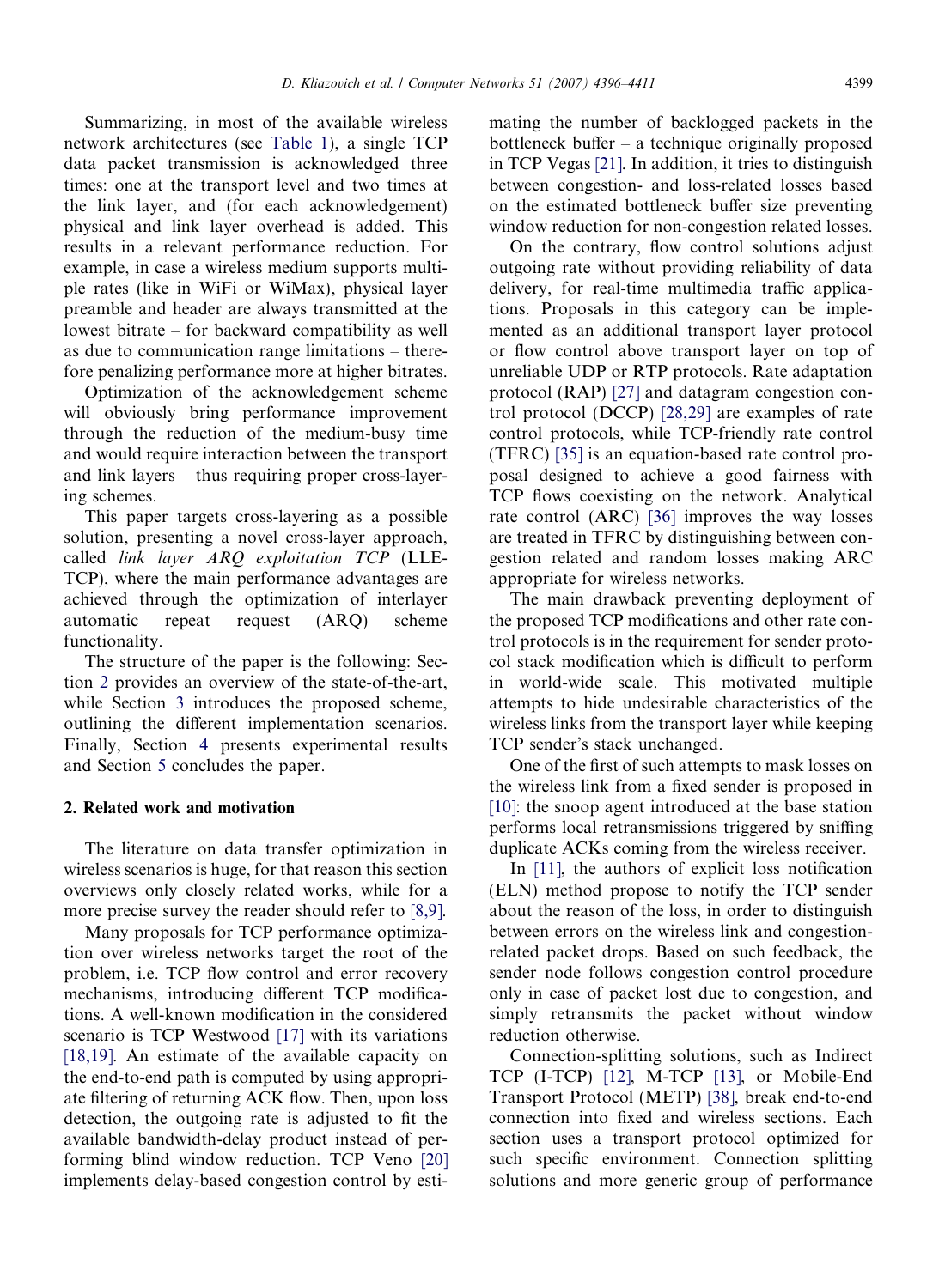| Group                         | Solution                                            | Optimization layer           | E <sub>2</sub> E                   | Modifies fixed<br>sender           | Ease to<br>unplug | Ease to<br>deploy |
|-------------------------------|-----------------------------------------------------|------------------------------|------------------------------------|------------------------------------|-------------------|-------------------|
| TCP modifications             | <b>TCP Westwood</b><br>TCP Veno<br><b>TCP Vegas</b> | Transport                    |                                    | $\sqrt{ }$                         | $\times$          | $\times$          |
| Non-TCP congestion<br>control | RAP<br><b>DCCP</b><br><b>TFRC</b><br><b>ARC</b>     | Transport/above<br>transport |                                    | $\sqrt{ }$                         | $\times$          | $\times$          |
| Connection splitting          | I-TCP<br>M-TCP<br><b>METP</b>                       | Transport                    | $\times$<br>$\sqrt{ }$<br>$\times$ | $\sqrt{ }$<br>$\times$<br>$\times$ | $\sqrt{ }$        | $\sqrt{ }$        |
| <b>PEPs</b>                   | Snoop<br>LLE-TCP<br>(proposed)                      | Transport/link               |                                    | $\times$<br>$\times$               | $\sqrt{ }$        |                   |

<span id="page-4-0"></span>Table 2 Comparison of the proposed LLE-TCP approach with existing state-of-the-art solutions

enhancement proxies (PEPs) [\[14\]](#page-14-0) achieve good level of TCP performance improvement. However, they violate TCP semantics and end-to-end principle of Internet protocol design (i.e. an acknowledgement received by the sender does not indicate successful data delivery up to the destination node).

After a detailed analysis of the existing solutions (briefly overviewed above), we identified the crosslayer approach as an appropriate principle for the design of the proposed LLE-TCP protocol. Moreover, we target the design objectives derived both from the link layer as well as split-connection approaches, which can be summarized as follows:

#### from link layer solutions:

- 1. Preserve end-to-end TCP semantics.
- 2. No direct modification of the widely deployed TCP implementation.
- 3. Flexible on/off style on-demand performance optimization, i.e. optimization is performed only in case the node operates in the wireless network and optimization is desirable.

## from connection splitting approaches:

- 4. Focus performance optimization on the wireless section of the connection.
- 5. Low implementation complexity.

In order to satisfy the design objectives presented above, the proposed solution performs joint optimization at the transport and the link layers. This idea can be included in a wide range of recently-pro-

posed solutions for optimizing wireless network design that are labeled as ''Cross-Layer Design'' [\[15,16\]](#page-14-0) methodologies, that extend the layering principles by allowing interdependence and joint design of protocols crossing different layers.

Furthermore, the proposed approach can be classified as performance enhancement proxy (PEP) solution, designed to be implemented at the base station for TCP optimization in an heterogeneous network environment.

Table 2 presents a top-level comparison among existing approaches and the proposed LLE-TCP solution in terms of layer for optimization, preserving end-to-end (E2E) TCP semantics, the requirement for protocol stack modification at the fixed sender, the simplicity to deactivate optimization technique if no wireless network is present, as well as the possibility for wide deployment.

The reader should note that LLE-TCP is not constrained to any specific TCP implementation and thus can lead to additional performance gains if applied jointly with TCP or other rate control optimization techniques.

#### 3. The proposed scheme (LLE-TCP)

In this paper, we propose *link layer ARQ exploi*tation TCP (LLE-TCP) approach to exploit the information of the link layer ARQ scheme for a more efficient acknowledgement of TCP packet delivery.<sup>2</sup>

<sup>2</sup> The basic concept of LLE-TCP approach was initially presented at the Globecom'04 conference [\[34\].](#page-14-0)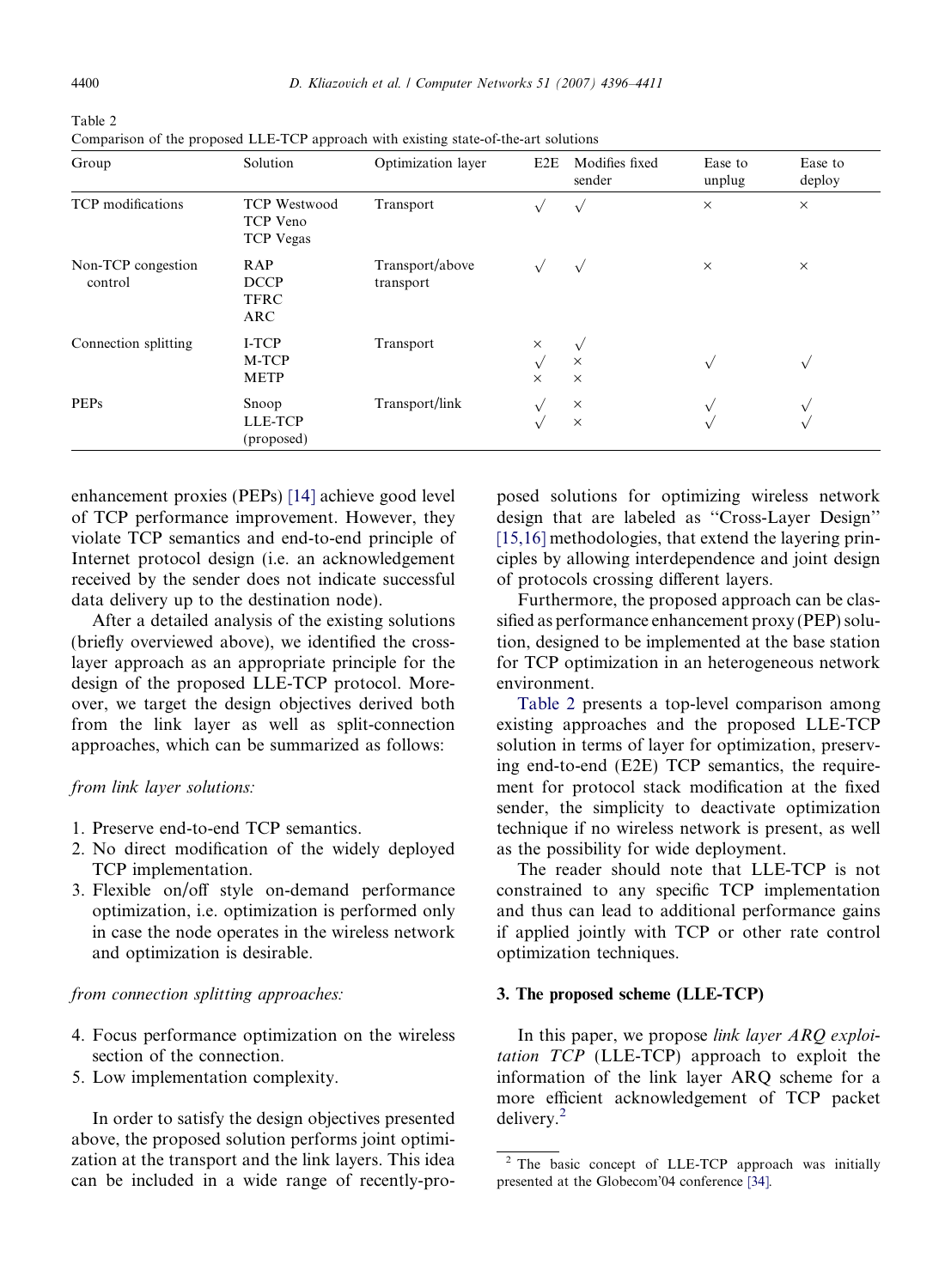<span id="page-5-0"></span>The basic idea behind LLE-TCP approach is to shift TCP ACK generation point from mobile receiver to the base station. This is achieved by introducing an ARQ agent within the protocol stack of the base station which generates TCP ACK packets based on incoming traffic analysis. As a result, wireless link resources in terms of bandwidth and transmission delay associated with TCP ACK transmission over wireless channel can be released.

Reference scenarios for LLE-TCP deployment are represented by single hop wireless network (ad hoc network specified by IEEE 802.11, see Fig. 1a) and infrastructure network (IEEE 802.11, IEEE 802.16 or cellular network, see Fig. 1b).

Nowadays, wireless networks are mostly used as a last-mile solution for data communications which can be found in almost every office, airport, coffee shop, etc. In this scenario, mobile nodes are connected to the core network using a set of mobile routers serving as bridges between fixed network infrastructure and mobile devices. Multiple studies show that TCP performance is poor in such environments [\[10\],](#page-13-0) the main reason of which lies in completely different characteristics between fixed (wired) and wireless parts along the end-to-end data connection [\[8\].](#page-13-0)

Infrastructure network (Fig. 1b) is chosen as a reference scenario for LLE-TCP presentation, while implementation details in ad hoc single-hop network scenario (Fig. 1a) are presented later.

Furthermore, when implementation details are described, reference platform is the Linux OS open protocol model, with the assumption that other operating systems such as MS Windows have relevant conceptual similarities.

3.1. Cross-layer ARQ agent

LLE-TCP requires implementation of a software module, called ARQ agent, inside base station (BS)

protocol stack above the link layer. The ARQ agent sniffs the ingress traffic from the fixed network assuming to have access to the network and transport layer headers. Whenever a TCP data packet is detected, the agent stores flow-related information such as flow sequence number carried by the packet.

[Fig. 2](#page-6-0) shows LLE-TCP packet delivery diagram while ARQ agent flowchart is presented in [Fig. 3.](#page-6-0)

Assuming to have a successful TCP data segment delivery, the ARQ agent starts preparation of a TCP ACK which acknowledges the packet just transmitted to the transport layer. Such acknowledgement is generated as a standalone TCP packet containing the ACK bit set to '1' in its header and no data payload. This generation does not require an implementation of TCP layer in a conventional sense, as it consists of simple copy of appropriate TCP header fields (such as connection port numbers, flow sequence number, ACK flag, and ACK sequence number) into a TCP ACK packet template previously allocated in memory. Then, generated TCP ACK is not sent to the TCP sender immediately, but stored in the buffer.

As soon as TCP data packet is successfully delivered (indicated by the received link layer acknowledgement), the link layer notifies ARQ agent by sending "Tx. Success" event. Otherwise, "Tx. Failure'' event is sent, indicating that, after all possible retransmission attempts, the link layer is not able to deliver the packet.

On ''Tx. Success'' event, the ARQ agent releases the prepared TCP ACK packet to the fixed host, while in case of failure it simply drops the generated TCP ACK releasing the associated memory resources.

On the receiver side, module referred as ARQ client in [Fig. 2](#page-6-0) silently drops all standalone non-duplicate TCP ACK packets which are artificially generated at the sender side.



Fig. 1. Reference network scenarios considered for LLE-TCP implementation.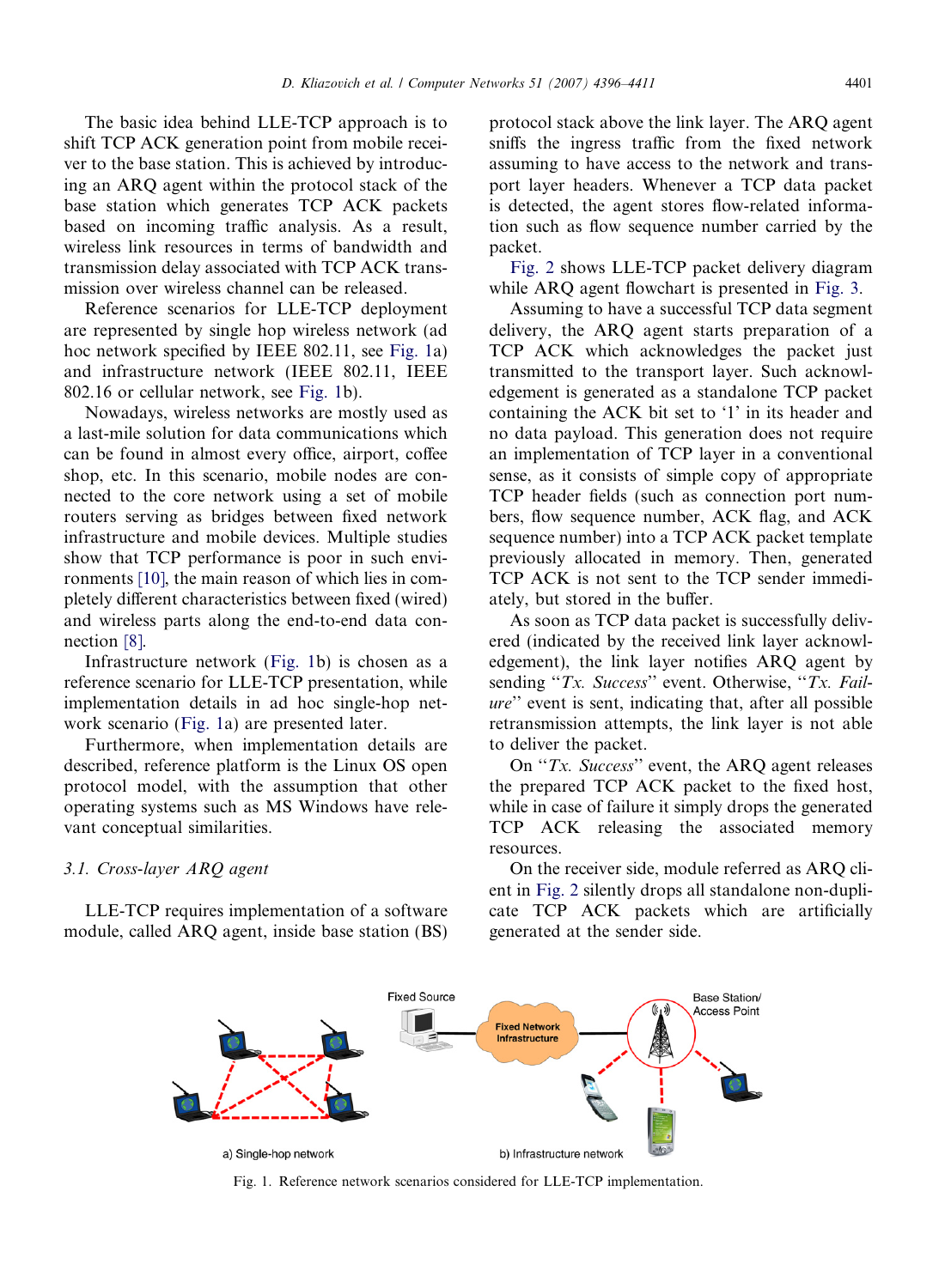<span id="page-6-0"></span>

Fig. 2. LLE-TCP packet delivery.



Fig. 3. ARQ agent flowchart.

LLE-TCP approach does not change or override any of the TCP flow control mechanisms. However, suppression of TCP ACK transmission over the wireless channel and corresponding impact on the delay component reduces the round trip time

(RTT) of the connection. As a consequence, this results in an additional TCP performance gain due to faster window evolution and faster reaction to packet losses performed by the additive increase multiplicative decrease (AIMD) TCP flow control mechanism [\[22\].](#page-14-0)

Regarding backward compatibility and incremental deployment, in case the base station does not support LLE-TCP functionality (which can be negotiated within the network registration procedure) the mobile station should use standard TCP implementation by switching off ARQ client software module.

In single-hop ad hoc network scenario [\(Fig. 1](#page-5-0)a) ARQ agent is implemented at the wireless sender protocol stack, and TCP ACKs generated are not routed over the network (like in case of infrastructure network scenario) but locally delivered to the TCP layer.

The logical attachment of the ARQ agent to the link layer brings scalability to the proposed solution. Nowadays, the link layer of wireless networks is commonly implemented inside the firmware of wireless cards. Insertion of LLE-TCP functionality into the firmware releases resources of the main CPU, thus simplifying integration issues. Moreover, being attached to the link layer, the ARQ agent can be implemented within the wireless card driver. Nevertheless, both implementations enable LLE-TCP operation only in the desired scenarios, i.e. in wireless networks employing ARQ at the link layer.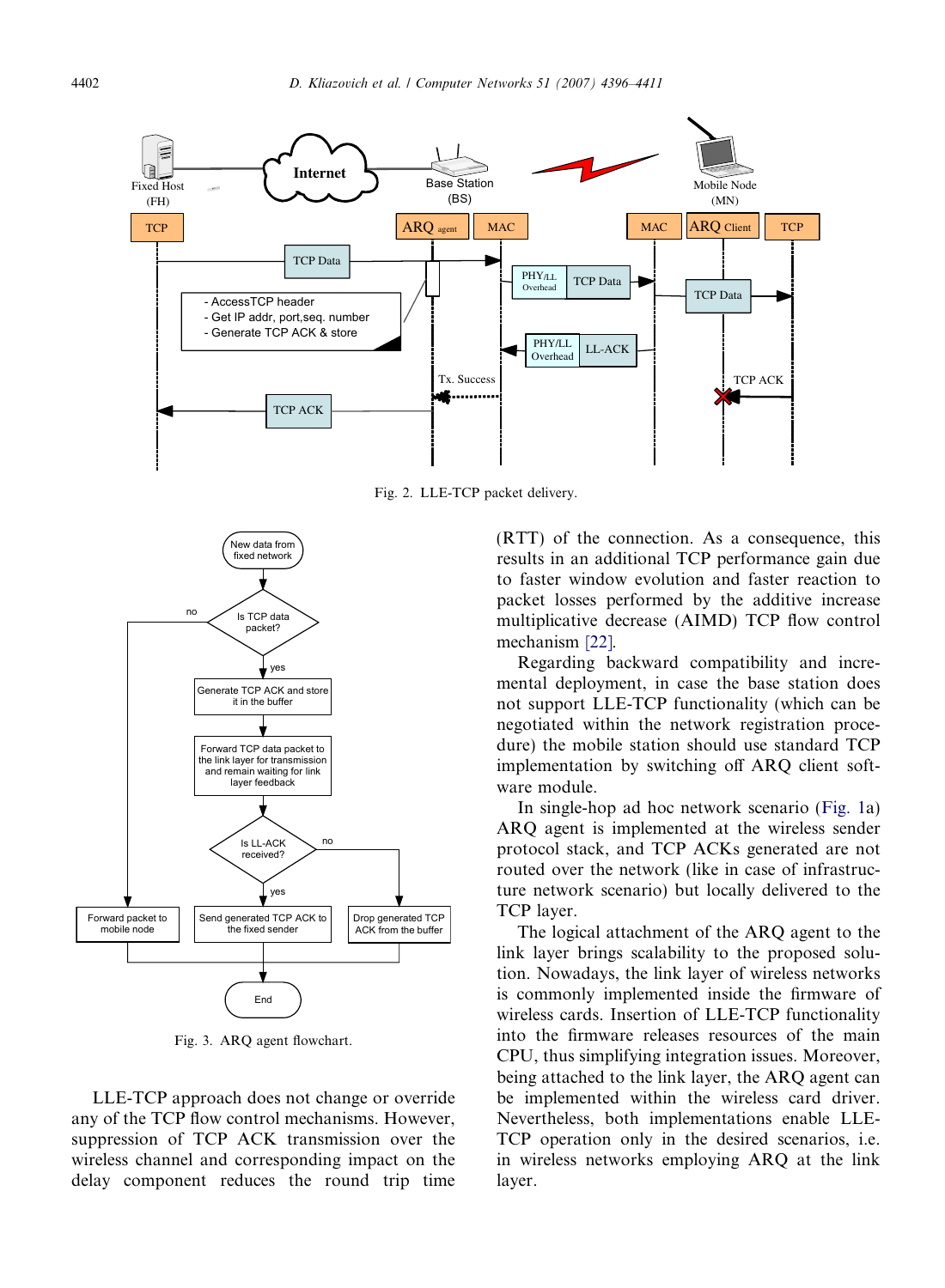#### 3.2. TCP connection phases

Fig. 4 presents the modifications performed by LLE-TCP over the standard TCP functionality within the three main phases of the TCP connection: connection establishing, data transmission, and connection termination.

Connection establishment phase, also called ''three-way handshake'', accomplishes important tasks such as sequence number synchronization and negotiation of the size of the contention window. For that reason, the ARQ agent performs ACK suppression only for the third handshake in connection establishment and full ACK suppression for data exchange and connection termination phases.

In case of bidirectional data exchange, TCP encapsulates ACK into outgoing data packets. The receiver node does not suppress ACKs from packets of such type. However, suppression is performed at the sender side by the ARQ agent, which keeps track of the number of the last acknowledged TCP segment. In case the incoming packet acknowl-



Fig. 4. Acknowledgement suppression performed by LLE-TCP.

edges a segment number lower or equal to the already acknowledged one, the ACK flag is cleared.

In order to ensure proper functionality of the fast retransmit [\[23\]](#page-14-0) introduced in TCP Reno, duplicate ACKs are never suppressed neither by ARQ agent at the receiver node nor at the sender node.

#### 3.3. Congestion control

Another relevant improvement of LLE-TCP lies in the possibility of enabling congestion control by the base station. Network congestion occurs when the amount of data sent into the network exceeds the available capacity, and AIMD window evolution of best-effort TCP is a relevant cause of the congestion. It continuously increases the outgoing rate until are start to be dropped due to router buffer overflows. A detailed study of network congestion, which motivated the employment of end-toend congestion control, is performed by Floyd et al. in [\[24\].](#page-14-0)

A TCP connection between a fixed host and a mobile node traverses fixed and wireless sections of the network. Moreover, limited capacity of the wireless link makes it the bottleneck in most of the cases. In this situation, TCP sender at the fixed host will always try to increase outgoing data rate – causing multiple buffer overflows at the base station due to congestion. For every packet drop, TCP window is decreased at least to its half and the dropped packet, which was already transported over the fixed network, is retransmitted on the whole endto-end path.

The problem of congestion can be solved by enhancing the functionality of LLE-TCP with the possibility of accessing the receiver advertise window (rwnd) (i.e. to exploit the TCP header field on every ACK for specifying the amount of an empty buffer space left at the base station).

Originally, rwnd was proposed in order to notify the sender node about the amount of free space left in the receiver's buffer [\[25\]](#page-14-0): at any given time, the sender should not send more data than currently allowed by the minimum between the congestion window and the advertised rwnd. This prevents overflows in case incoming data rate is greater than packet processing rate at the receiver node.

However, wireless last-mile networks have typically low capacity, which positions the communication link to be a bottleneck (rather than the node's computational or storage resources). Indeed, the maximum size of TCP congestion window in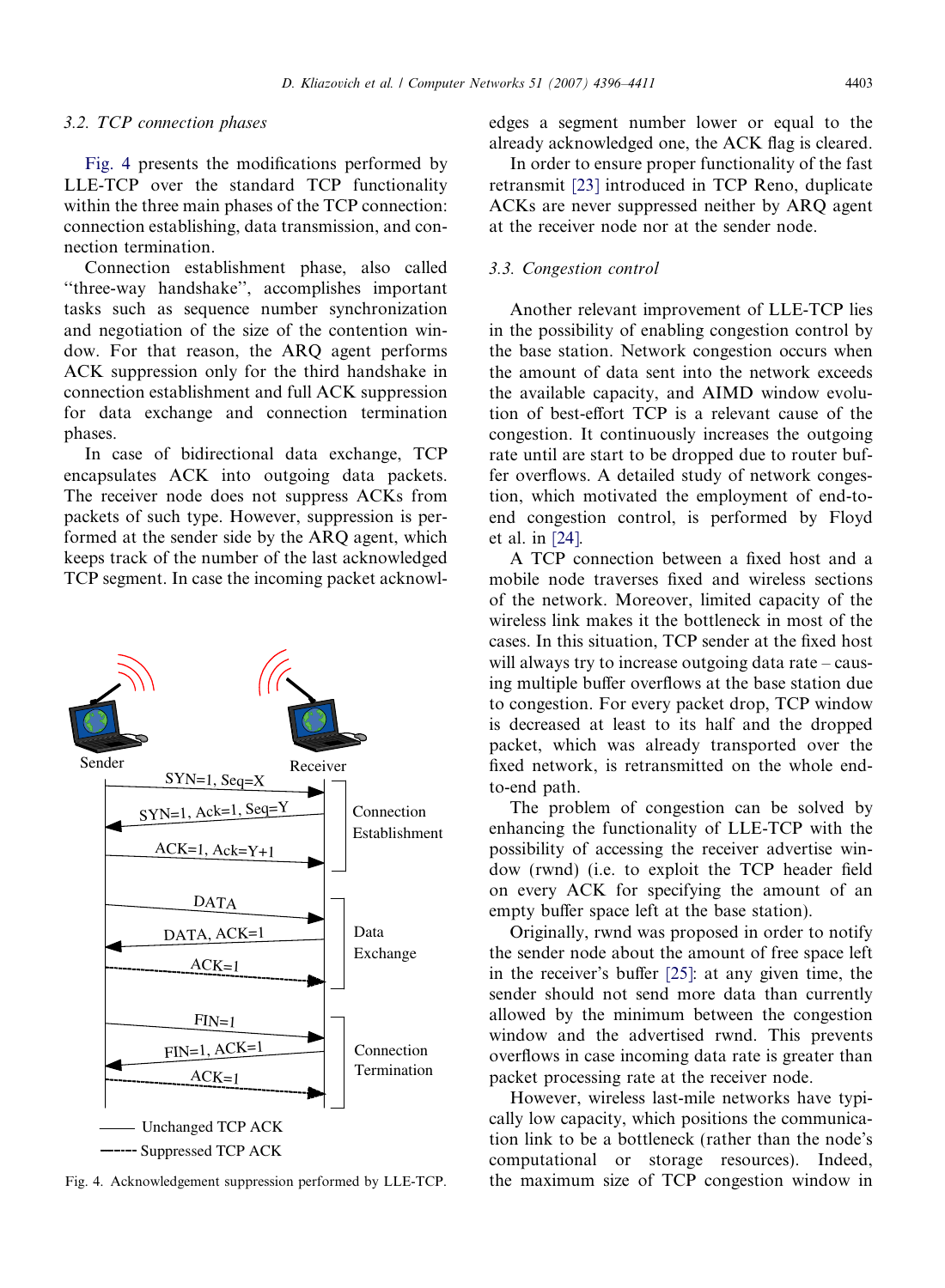<span id="page-8-0"></span>wireless networks is usually bounded by several tens of packets [\[26\].](#page-14-0) This makes the mobile node capable of processing such a limited amount of data. Nevertheless, in order to provide full support of rwnd functionality, the ARQ agent at the mobile receiver is specified ''not to block'' any outgoing packets which specify buffer exhaustion.

#### 4. Experimental results

LLE-TCP is a general solution designed for any network implementing multiple positive ARQ schemes at different layers. However, as reference scenario for performance evaluation of the proposed approach, IEEE 802.11 wireless LAN is chosen as the most wide-spread and well-analyzed environment nowadays. Evaluation results are obtained through simulations in ns-2 network simulator [\[30\]](#page-14-0) and then validated by experiments on an IEEE 802.11b testbed.

Following the design objectives, the experiments are conducted in the following network scenarios: single-hop and infrastructure wireless networks.

TCP Reno is chosen for comparison as the most common reference implementation of the TCP protocol, currently operating within the protocol stack of the majority of operating systems. The throughput of a single TCP connection is evaluated against the size of the TCP/IP datagram as well as the link error rate, which are chosen as the main factors influencing LLE-TCP performance. The average throughput is measured during the data exchange phase in order to avoid the influence on the results deriving from routing protocols, address resolution protocol and slow start window evolution phase.

#### 4.1. Simulation setup

In order to perform the experiments, the corresponding software modules of the ns-2 network simulator (version 2.28 from February 2005) are enhanced for supporting LLE-TCP functionality. IEEE 802.11b is chosen as the physical layer standard in order to provide full agreement with the results obtained on the testbed. The parameters used in simulation of the wireless links are reported in Table 3. The chosen channel frequency of 2.472 GHz, transmission power of 31.6 mW, and receiver sensitivity threshold of  $5.82 \times 10^{-9}$  W correspond to a transmission range of 22.5 m. Results obtained during simulations are averaged over 10 runs with different seeds used for initialization of

Table 3 Simulation parameters

| Parameter name             | Value                    |
|----------------------------|--------------------------|
| Slot                       | $20 \mu s$               |
| <b>SIFS</b>                | $10 \mu s$               |
| <b>DIFS</b>                | $50 \text{ }\mu\text{s}$ |
| $PLCP$ preamble $+$ header | $192 \mu s$              |
| Data rate                  | 11 Mbps                  |
| Basic data rate            | 1 Mbps                   |
| Propagation model          | Two-ray ground           |

random generator while the duration of each simulation is set to 100 s. The rest of ns-2 configuration parameters are set to their default values unless explicitly specified.

#### 4.2. WLAN testbed setup

The testbed is built with two laptop computers running OS Linux (Fedora Core 3 with kernel version 2.6.9) equipped with IEEE 802.11b Orinoco Silver cards. In order to support the desired functionality, LLE-TCP modules are inserted into Orinoco\_cs drivers version 0.13d used by wireless cards.

Iperf (version 1.7.0) [\[31\]](#page-14-0) performance measurement tool is used for throughput measurements. Experimental results are averaged on 10 runs of 5 min each.

Due to limited number of the available resources, testbed experiments are performed only in the single-hop scenario, where two stationary computers located within transmission range are connected using the ''ad hoc'' connection mode.

The size of the TCP data packet remains constant within single flow duration, while NO\_DELAY socket option is turned on in order to avoid data concatenation performed by Nagle algorithm [\[32\]](#page-14-0).

# 4.3. Single-hop network

The single-hop scenario is built by 2 nodes located within transmission range: one of them continuously transmits data, while the other one serves as a passive receiver.

[Fig. 5](#page-9-0)a presents throughput comparison between the proposed LLE-TCP and TCP Reno implementations obtained with and without RTS/CTS exchange employed at the link layer.

The maximum LLE-TCP throughput corresponds to the largest datagram size of 1500 bytes (most common MTU in Ethernet) and is equal to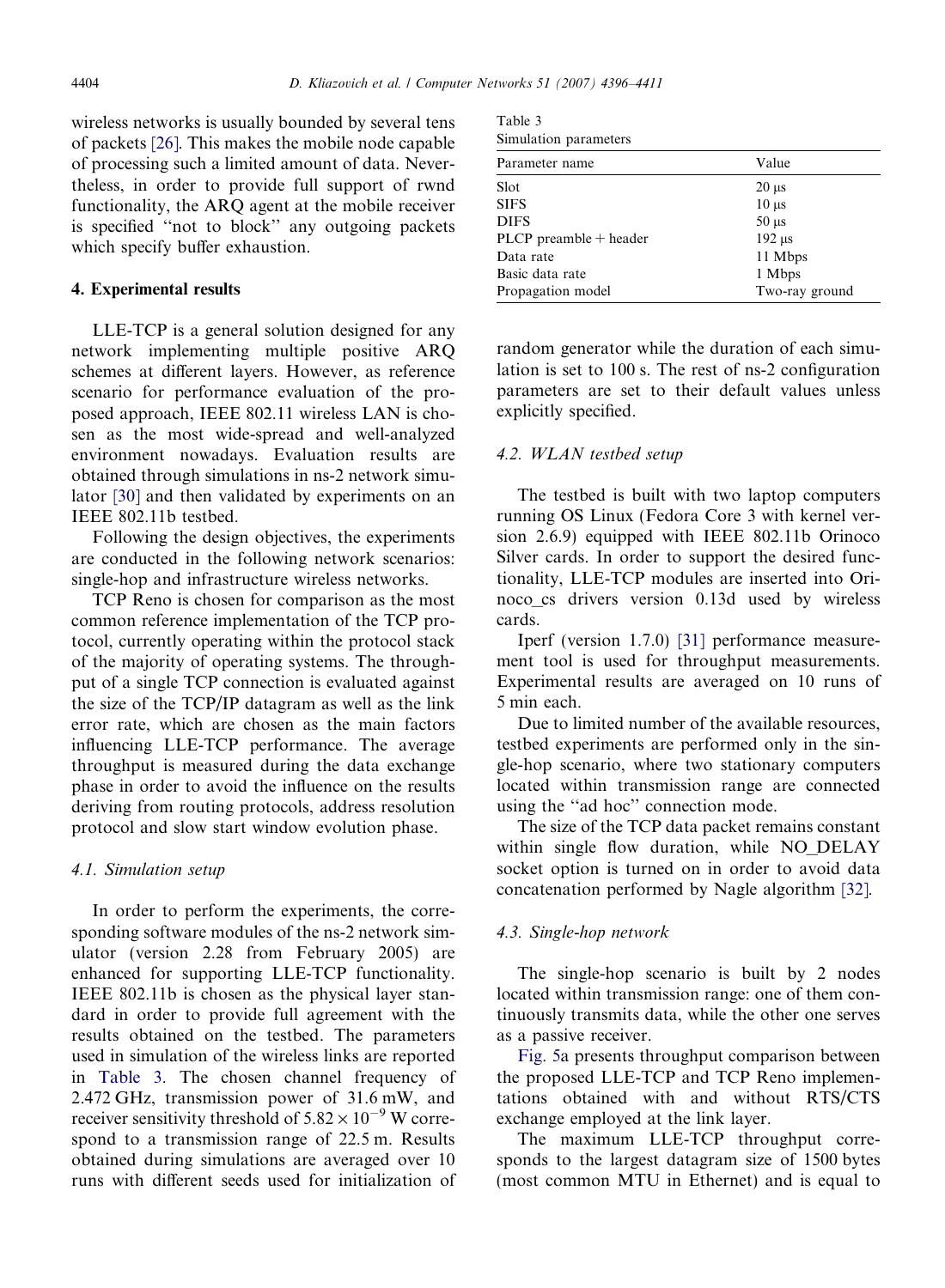<span id="page-9-0"></span>

Fig. 5. (a) Throughput and (b) performance improvement achieved by LLE-TCP against TCP Reno (simulation results).

6.09 Mbps for LLE-TCP. With the same configuration, TCP Reno implementation achieves only 5.08 Mbps. In case of RTS/CTS exchange, LLE-TCP achieves 4.71 Mbps while TCP Reno provides only 4.1 Mbps.

The improvement level achieved by LLE-TCP is inversely proportional to the TCP/IP datagram size (see Fig. 5b), which derives from the 40 bytes fixed size of the TCP ACKs (including TCP and IP headers). As a result, the level of the improvement is proportional to TCP ACK/datagram size ratio. Being fixed at around 20% for the maximum datagram size, it rises up to 50–70% for the smaller packet sizes. However, the general rule is that as the datagram size tends to the size of TCP ACK the improvement level tends to 100% (in case a TCP ACK is generated for every TCP data packet).

Results obtained from the testbed experiments (see Fig. 6a) closely approximate those obtained from simulations. The average difference between



Fig. 6. (a) Throughput and (b) performance improvement achieved by LLE-TCP against TCP Reno (testbed experiments).

simulation and testbed results is around 3%. The improvement level presented in Fig. 6b has obvious quantitative difference with the results obtained from simulations. This comes from the fact that testbed implementation does not support TCP ACK generation within data packet transmission time. For that reason, the time for TCP ACK generation and its processing delay by the protocol stack of the sender node correspond to the difference measured in the presented results.

Since LLE-TCP improvement derives from the number of TCP ACKs generated by the receiver, the performance of the proposed approach is analyzed against TCP Reno with one ACK per data packet (One-Ack) as well as Delayed-ACK (DelAck) acknowledgement strategies. [Fig. 7](#page-10-0) presents simulation results in the presence of link errors with the TCP/IP datagram sizes fixed to 1 kbytes. Link error model is implemented on packet level and follows uniform distribution with a given packet error rate (PER).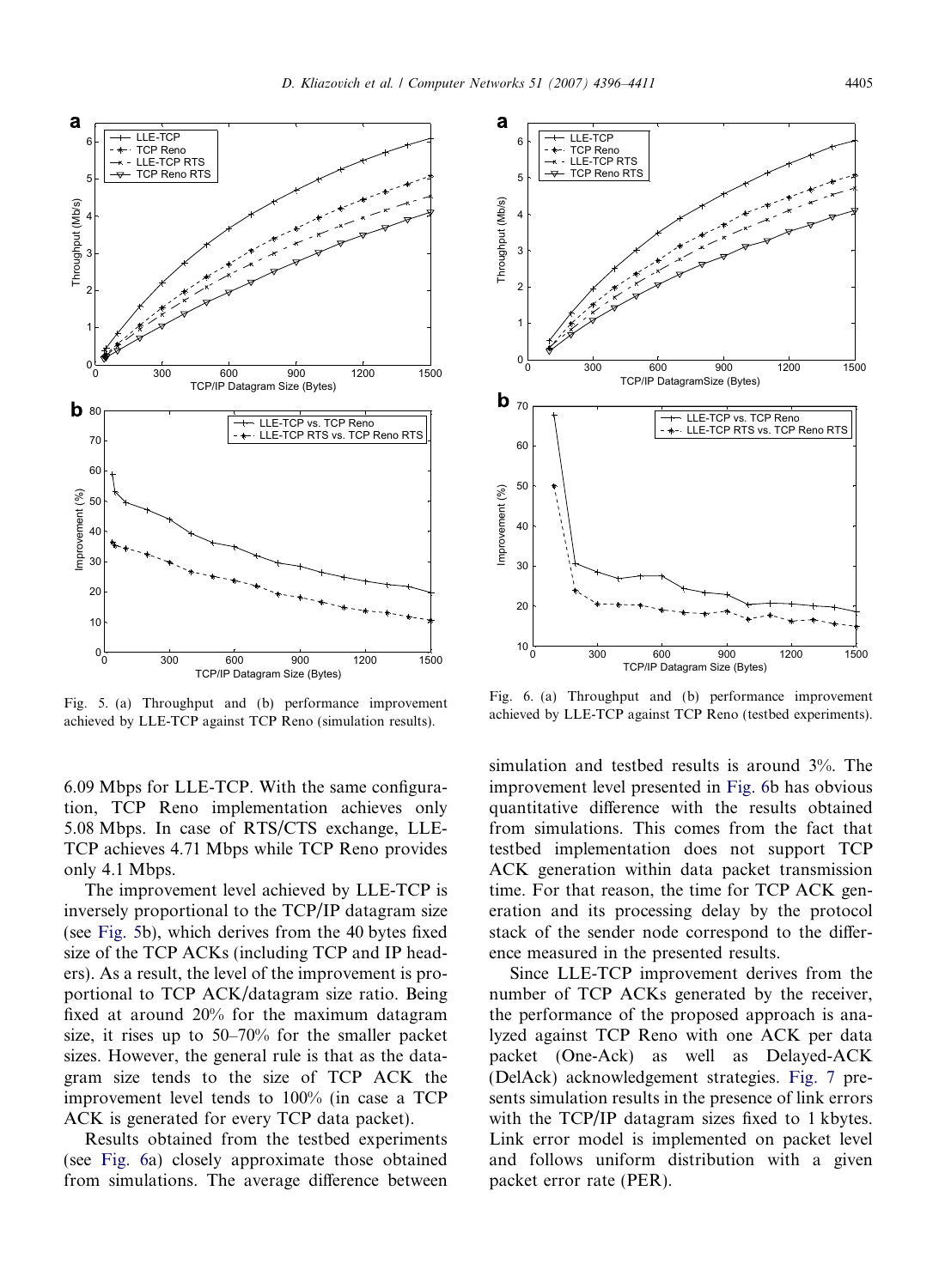<span id="page-10-0"></span>

Fig. 7. LLE-TCP throughput comparison against TCP Reno with different acknowledgement strategies in different packet loss conditions.

Average improvement achieved by LLE-TCP is equal to 23% for One-ACK and 7% for DelAck scenarios.

Summarizing, we experienced that the improvement of LLE-TCP scheme is highly dependant on TCP/IP datagram size: it ranges from 20% to 100% giving more advantages for applications producing smaller packets. This represents a positive feature of LLE-TCP, since multiple statistical studies show that 50% of Internet traffic includes packet sizes less than 100 bytes [\[4\].](#page-13-0)

Another observation is that an increase of channel error rate does not greatly modify LLE-TCP improvement level. This derives from the fact that complete elimination of TCP ACK transmission over the wireless link avoids error propagation in case of locally generated acknowledgements. However, data packets are still subject to transmission errors.

#### 4.4. Infrastructure network scenario

In the infrastructure network scenario, the TCP source located in the fixed network communicates through the access point with a mobile node located in the mobile part of the network. The configuration of wireless link follow IEEE 802.11b standard, while the parameters of wired link (100 Mbps, 5 ms) mimic the case a coffee shop user connecting to an Internet server located within the city or a state. The access point ingress buffer policy is FIFO and buffer size is limited to 700 packets.

The fact that LLE-TCP proxy approach can be applied to different transport-layer TCP implementations motivated us to compare the results achieved by LLE-TCP implemented on top of the following transport layer protocols: TCP Reno, TCP NewReno [\[39\],](#page-14-0) TCP Westwood [\[17\],](#page-14-0) FAST TCP [\[41\]](#page-14-0), TCP with selective acknowledge-ment (SACK) option [\[40\],](#page-14-0) and TCP Illinois  $[42]$  – all considered suitable transport protocols for a heterogeneous network environment. The implementation code for the protocols not included into standard ns-2 distribution is obtained from packages provided by the authors. All the configuration parameters are set to their default values.

Throughput performance results with respect to different packet sizes are presented in [Fig. 8.](#page-11-0) All the evaluated versions of TCP maintain a similar level of throughput due to simplicity of wirelesscum-wired topology as well as sufficient bottleneck buffer resources at the base station. In this scenario LLE-TCP performance ranges from 35% for large packets to 70% for small packets.

In error prone environment [\(Fig. 9](#page-12-0)) all TCP versions maintain similar level of throughput for small error rates (PER  $\leq$  0.20). For higher error rates, TCP Reno and TCP NewReno degrade their performance down to zero for  $PER = 0.32$ , while LLE-TCP is able shift this point to  $PER = 0.36$ , leading to a throughput performance similar to that achieved by TCP SACK approach. However, the most relevant LLE-TCP performance improvement is demonstrated in case when TCP FAST with its fast window dynamics is not able to tolerate high error rates and drops the throughput down for  $PER = 0.25$ . In such scenario, the usage of LLE-TCP allows TCP FAST operation up to  $PER = 0.37$ .

In order to evaluate the behavior of the proposed approach in multi-flow communications, we configured the fixed sender node to initiate multiple connections to the different mobile nodes in the infrastructure network scenario. This scenario is targeted to the evaluation of two parameters: fairness and coexistence.

Fairness is evaluated by computing flow throughput and Jain's fairness index [\[43\]](#page-14-0) in the scenario with LLE-TCP enabled and comparing results with those obtained in the original scenario without LLE-TCP support.

Another important factor that must be considered for the design of a new protocol is coexistence with protocols already implemented in the network.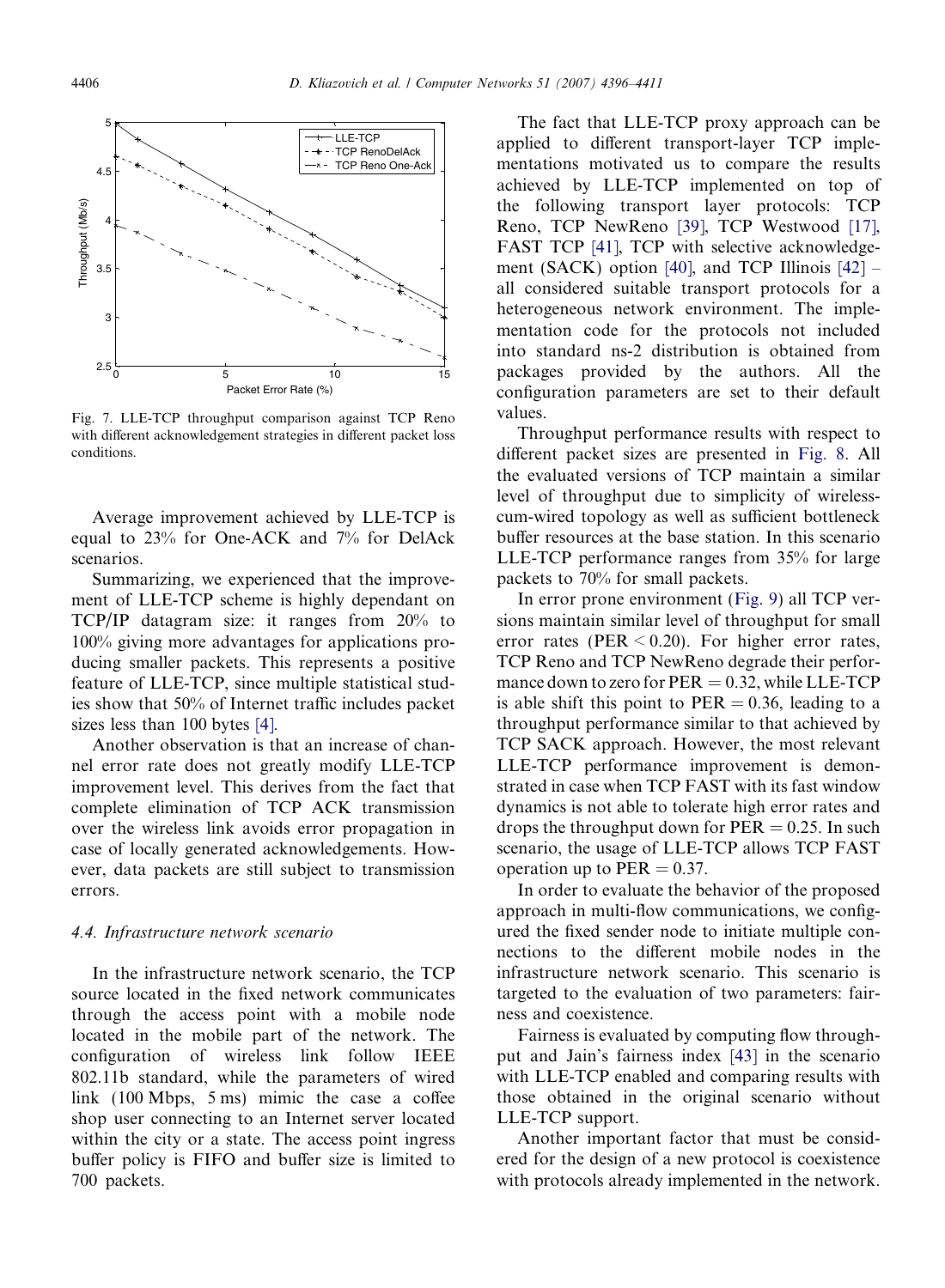<span id="page-11-0"></span>

Fig. 8. (a) Throughput and (b) performance improvement achieved by LLE-TCP in infrastructure network scenario (with no wireless link errors).

The importance of coexistence factor is underlined in the evaluation of TCP Vegas [\[33\]](#page-14-0), where it is shown that TCP Vegas can operate properly only in case it is the only transport protocol running in the network. Otherwise, congestion based TCP protocols like TCP Reno grab all the available bandwidth, dramatically reducing the throughput of TCP Vegas down to zero.

[Fig. 10](#page-12-0) illustrates results obtained with all 10 evaluated flows using the same TCP protocol version and no LLE-TCP enabled (Scenario 1) as well as with LLE-TCP enabled for 5 out of 10 evaluated flows (Scenario 2). Average and cumulative flow throughputs presented in [Fig. 10](#page-12-0) are extended with the computed Jain's fairness index and summarized in [Table 4](#page-12-0) for both scenarios.

The results demonstrate that LLE-TCP flows injected into a network running state-of-the-art

TCP implementations achieve a good fairness level. The reason for that is in the design of LLE-TCP, which does not change flow control or error recovery of underlying TCP version – the whole optimization being done only by shifting TCP ACK generation point.

Slight unfairness of less than  $1\%$  (see [Table 4\)](#page-12-0) is an outcome of the reduced RTT for LLE-TCP flows. This phenomenon, known as RTT unfairness of TCP flows [\[44,45\],](#page-14-0) is the consequence of receiverdriven congestion window evolution.

As an outcome of multi-flow the experiments, we observe the stability of LLE-TCP in multiflow communication scenarios as well as good coexistence with all evaluated TCP versions. This underlines the possibility for an incremental deployment, i.e. there is no need to replace already existing products (drivers or wireless cards) which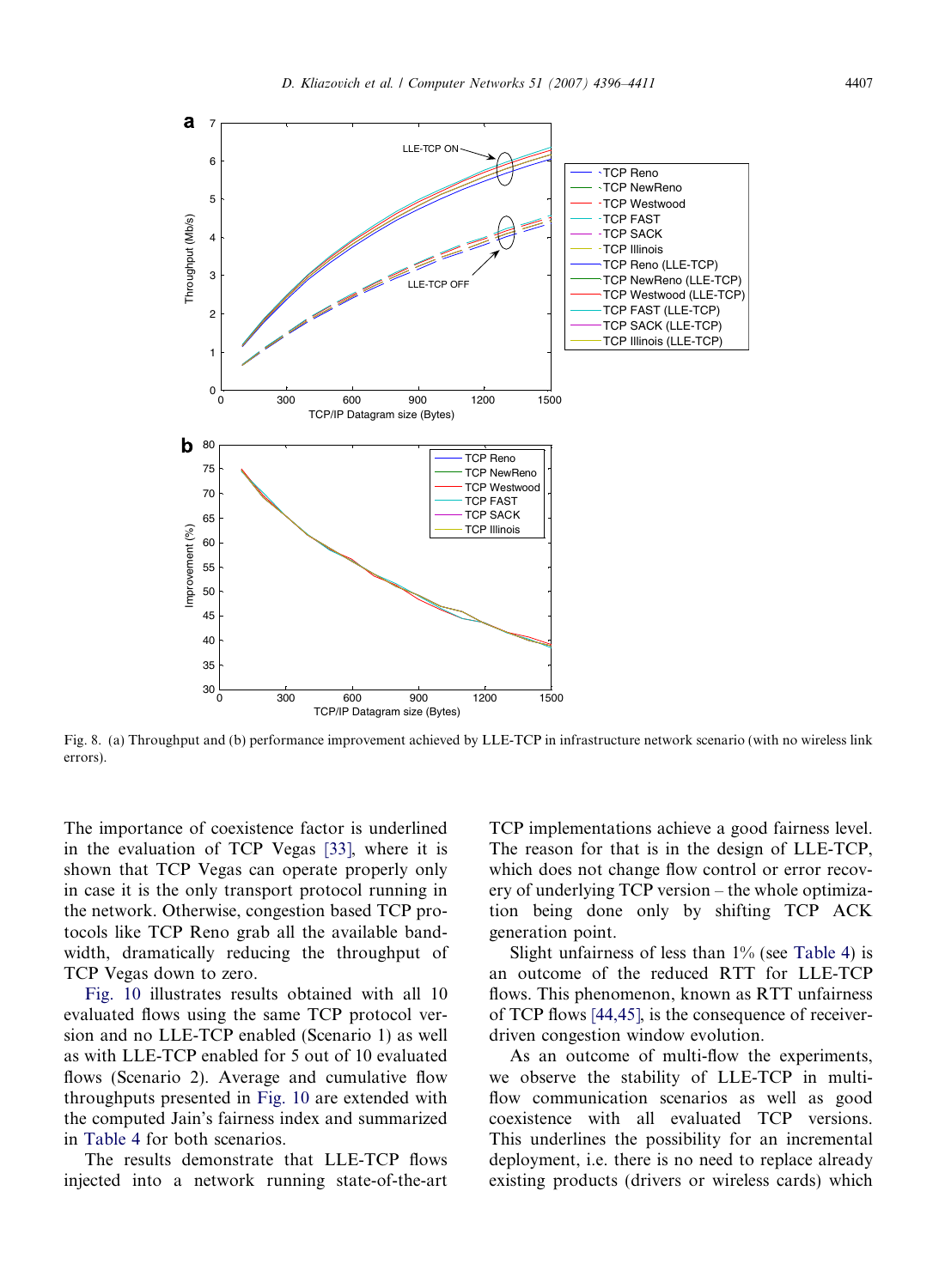<span id="page-12-0"></span>

Fig. 9. (a) Throughput and (b) performance improvement achieved by LLE-TCP in error prone environment (TCP/IP datagram size is 1000 bytes).

do not support the LLE-TCP functionality while bringing the approach to the market.



Fig. 10. LLE-TCP fairness and coexistence.

| Table 4                 |  |
|-------------------------|--|
| <b>LLE-TCP</b> fairness |  |

| TCP protocol        | Jain's fairness index $(\% )$ |            |  |  |
|---------------------|-------------------------------|------------|--|--|
|                     | Scenario 1                    | Scenario 2 |  |  |
| TCP Reno            | 0.95                          | 0.94       |  |  |
| <b>TCP</b> Newreno  | 0.97                          | 0.95       |  |  |
| <b>TCP</b> Westwood | 0.99                          | 0.98       |  |  |
| <b>TCP FAST</b>     | 0.97                          | 0.97       |  |  |
| <b>TCP SACK</b>     | 0.90                          | 0.89       |  |  |
| <b>TCP</b> Illinois | 0.68                          | 0.68       |  |  |

Good level of fairness and cumulative throughput values underline that the capacity increase coming from TCP ACK suppression over the wireless link is equally shared between contending flows, leading to relevant benefits for the network users.

This is another argument in favor of an incremental deployment of LLE-TCP, which will ensure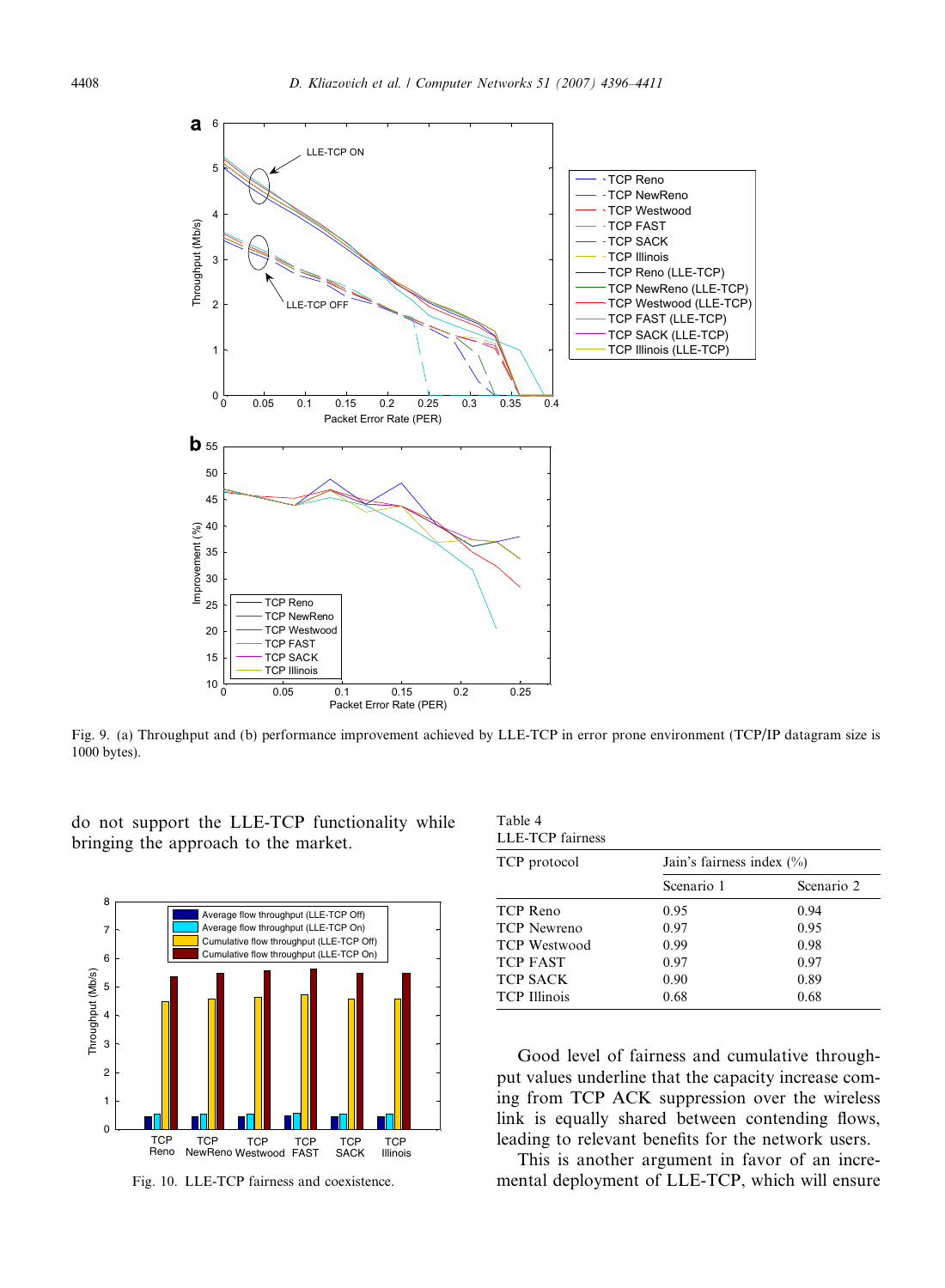<span id="page-13-0"></span>performance benefits not only for the users which update their products with the proposed approach, but also for those who do not.

# 5. Conclusions

This paper presented a novel yet generic approach for performance enhancement of TCP over wireless networks. Performance improvement comes from cross-layer optimization of ARQ schemes employed at different layers of the protocol stack.

The proposed solution, LLE-TCP, avoids TCP ACK transmission over the wireless link through local generation of ACKs at the sender node (in a single-hop scenario) or at the base station (in the infrastructure scenario).

While LLE-TCP is designed for any networks which employ multiple ARQ schemes at different layers of the protocol stack, main benefits are achieved over wireless links with heavy overheads added at the link and physical layers.

The evaluation of the proposed approach is performed via simulations as well as testbed experiments in IEEE 802.11 WLAN scenario. Results presented for single-hop and infrastructure network scenarios demonstrate an improvement in the throughput in the range of 20–100% – depending on the packet size used by the connection.

Summarizing, main improvements of LLE-TCP are:

Throughput and medium busy time. The reduction of medium busy time for the transmission of TCP ACK packets over the wireless link clearly brings to a corresponding relevant improvement in terms of TCP throughput. Improvement level highly depends on the size of TCP segment as well as on the channel error rate.

Channel error rate. A passive reduction of channel error rate comes from the absence of TCP ACK packets on the reverse channel (they are generated locally at the sender side, and therefore channel errors have no impact on them).

Round trip time (RTT) reduction. TCP ACK suppression reduces RTT by the time required for TCP ACK transmission over the wireless link. Since TCP performance is reversely proportional to the RTT of a connection and the evolution of the congestion window is based on the receiver feedback, faster feedback allows faster reaction to packet losses.

Fairness & coexistence. Together with the performance advantages, LLE-TCP scheme ensures a good level of fairness as well as proper coexistence with standard TCP Reno protocol. Moreover, it provides benefits not only for the users employing LLE-TCP, but also for those who do not.

As a result, an incremental deployment which can be performed over an existing and already operating network provides a direct way for improving the overall data transfer performance of the network.

#### **References**

- [1] T.S. Rappaport, A. Annamalai, R.M. Buehrer, W.H. Tranter, Wireless communications: past events and a future perspective, IEEE Communications Magazine 40 (2002) 148–161.
- [2] K. Pentikousis, TCP in wired-cum-wireless environments, IEEE Communications Surveys 3 (2000) 2–14.
- [3] J.B. Postel, Transmission Control Protocol, RFC 793, September, 1981.
- [4] G.J. Miller, K. Thompson, R. Wilder, Wide-area Internet traffic patterns and characteristics, IEEE Network 11 (6) (1997) 10–23.
- [5] M. Zeng, A. Annamalai, V.K. Bhargava, Recent advances in cellular wireless communications, IEEE Communications Magazine 37 (1999) 128–138.
- [6] IEEE 802.11 Wireless Local Area Networks. Available from: <<http://grouper.ieee.org/groups/802/11/>>.
- [7] A. Ghosh, D.R. Wolter, J.G. Andrews, R. Chen, Broadband wireless access with WiMax/802.16: current performance benchmarks and future potential, IEEE Communications Magazine 43 (2005) 129–136.
- [8] F. Granelli, D. Kliazovich, Nelson L.S. da Fonseca, Performance limitations of IEEE 802.11 networks and potential enhancements, Wireless LANs and Bluetooth, Nova Science Publishers, Hardbound, 2005.
- [9] Ye Tian, Kai Xu, N. Ansari, TCP in wireless environments: problems and solutions, IEEE Communications Magazine 43 (3) (2005) S27–S32.
- [10] H. Balakrishnan, S. Seshan, E. Amir, R. Katz, Improving TCP/IP performance over wireless networks, in: Proceedings of the 1st ACM International Conference on Mobile Computing and Networking (MOBICOM), Berkeley, CA, November, 1995.
- [11] H. Balakrishnan, R. Katz, Explicit loss notification and wireless web performance, in: Proceedings of IEEE Globecom Internet Mini-Conference, Sydney, Australia, November, 1998.
- [12] A. Bakre, B.R. Badrinath, I-TCP: indirect TCP for mobile hosts, in: Proceedings of the 15th International Conference on Distributed Computing Systems, June, 1995, pp. 196–143.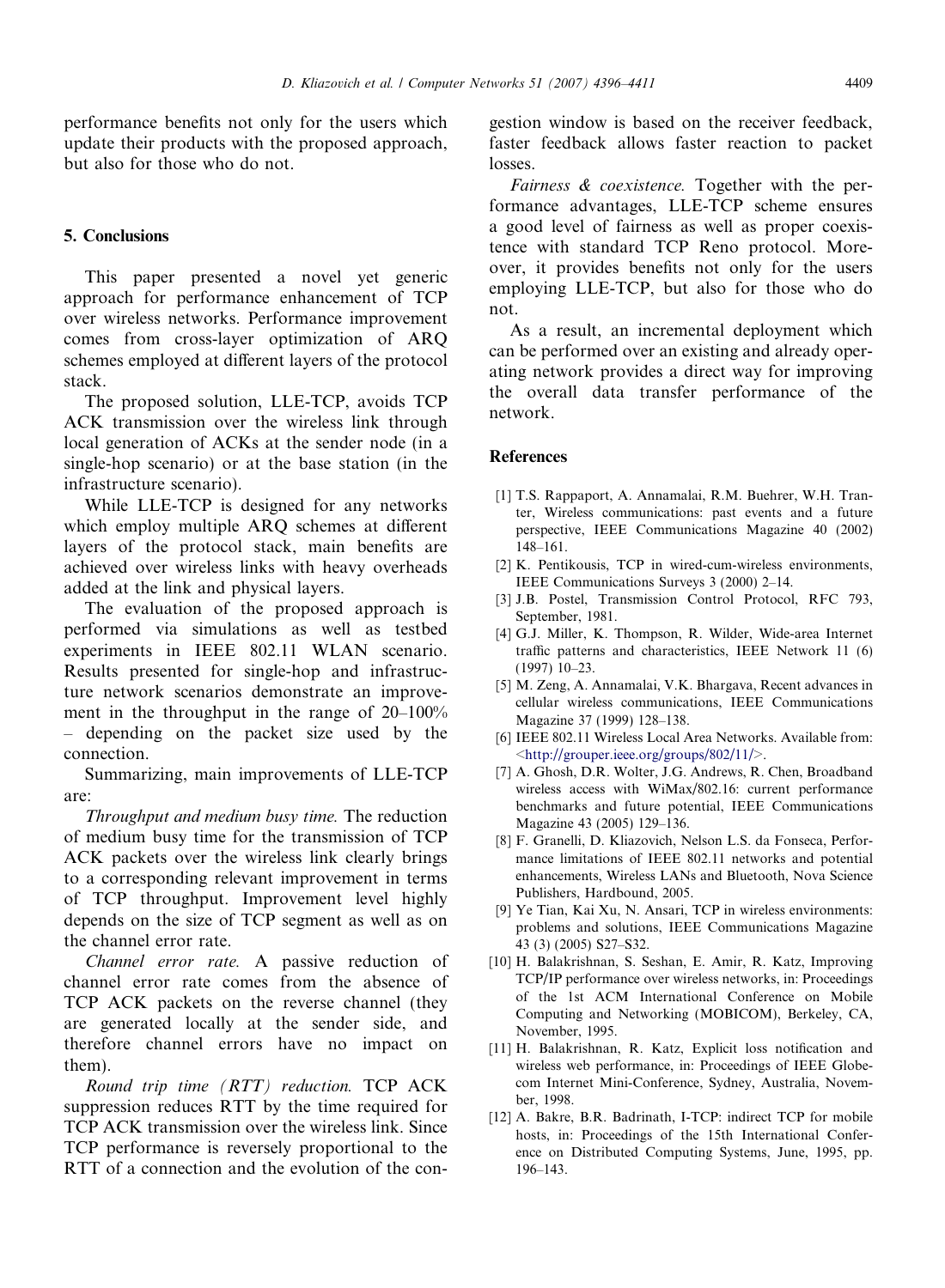- <span id="page-14-0"></span>[13] K. Brown, S. Singh, M-TCP: TCP for mobile cellular networks, Computer Communication Review. 27 (5) (1997).
- [14] J. Border, M. Kojo, J. Griner, G. Montenegro, Z. Shelby, Performance enhancing proxies intended to mitigate link-related degradations, IEFT, RFC 3135, June, 2001.
- [15] Z.H. Haas, Design methodologies for adaptive and multimedia networks, Guest Editorial, IEEE Communications Magazine 39 (11) (2001) 106–107.
- [16] Qi Wang, M.A. Abu-Rgheff, Cross-layer signaling for nextgeneration wireless systems, in: IEEE Wireless Communications and Networking Conference (WCNC 2003), vol. 2, March, 2003, pp. 1084–1089.
- [17] S. Mascolo, C. Casetti, M. Gerla, M. Sanadidi, R. Wang, TCP Westwood: end-to-end bandwidth estimation of efficient transport over wired and wireless networks, in: Proceedings of ACM Mobicom, Rome, Italy, 2001.
- [18] L.A. Grieco, S. Mascolo, Performance evaluation and comparison of Westwood+, New Reno, and Vegas tcp congestion control, ACM Computing and Communication Review 34 (2004) 25–38.
- [19] D. Kliazovich, F. Granelli, D. Miorandi, TCP Westwood+ enhancements for high-speed long-distance networks, in: IEEE International Conference on Communications (ICC'06), Istambul, Turkey, June, 2006.
- [20] C.P. Fu, S.C. Liew, TCP Veno: TCP enhancement for transmission over wireless access networks, IEEE JSAC 21 (2) (2004) 216–228.
- [21] L. Brakmo, L. Peterson, TCP Vegas: end to end congestion avoidance on a global Internet, IEEE JSAC 13 (8) (1995) 1465–1480.
- [22] F. Kelly, Mathematical modelling of the Internet, in: B. Engquist, W. Schmid (Eds.), Mathematics Unlimited – 2001 and Beyond, Springer, Berlin, 2001, pp. 685–702.
- [23] W. Stevens, TCP slow start, congestion avoidance, fast retransmit, and fast recovery algorithms, IETF, RFC 2001, January 1997.
- [24] S. Floyd, K. Fall, Promoting the use of end-to-end congestion control in the Internet, IEEE/ACM Transactions on Networking 7 (1999) 458–472.
- [25] D. Clark, Window and Acknowledgement Strategy in TCP, RFC 813, July 1982.
- [26] Z. Fu, H. Luo, P. Zerfos, L. Zhang, M. Gerla, The impact of multihop wireless channel on TCP performance, IEEE Transactions on Mobile Computing 4 (2005) 209–221.
- [27] R. Rejaie, M. Handley, D. Estrin, RAP: an end-to-end ratebased congestion control mechanism for realtime streams in the Internet, in: IEEE Eighteenth Annual Joint Conference of the IEEE Computer and Communications Societies, Proceedings (INFOCOM), vol. 3, March, 1999, pp. 1337– 1345.
- [28] E. Kohler, M. Handley, S. Floyd, Datagram Congestion Control Protocol (DCCP), IETF, RFC 4340, March, 2006.
- [29] E. Kohler, M. Handley, S. Floyd, Designing DCCP: congestion control without reliability, in: Proc. Of ACM SIGCOMM, 2006.
- [30] NS-2 simulator tool home page, 2000. Available from: <<http://www.isi.edu/nsnam/ns/>>.
- [31] Iperf performance measurement tool. Available from: <<http://dast.nlanr.net/Projects/Iperf>>.
- [32] J. Nagle, Congestion control in IP/TCP internetworks, RFC 896, 1984.
- [33] L. Brakmo, L. Peterson, TCP Vegas: end to end congestion avoidance on a global Internet, IEEE Journal on Selected Areas in Communication 13 (8) (1995) 1465–1480.
- [34] D. Kliazovich, F. Granelli, A cross-layer scheme for the TCP performance improvement in wireless LANs, in: IEEE Global Communications Conference, GLOBECOM'04, Dallas, USA, December, 2004.
- [35] M. Handley, S. Floyd, J. Padhye, J. Widmer, TCP friendly rate control (TFRC): Protocol Specification, IETF draft, RFC 3448, March, 2007.
- [36] O.B. Akan, I.F. Akyildiz, ARC: the analytical rate control scheme for real-time traffic in wireless networks, IEEE/ACM Transactions on Networking 12 (4) (2004).
- [37] C. Fraleigh, S. Moon, B. Lyles, C. Cotton, M. Khan, D. Moll, R. Rockell, T. Seely, S.C. Diot, Packet-level traffic measurements from the Sprint IP backbone, IEEE Network 17 (6) (2003) 6–16.
- [38] Kuang-Yeh Wang, S.K. Tripathi, Mobile-end transport protocol: an alternative to TCP/IP over wireless links, in: IEEE Seventeenth Annual Joint Conference of the IEEE Computer and Communications Societies (INFOCOM), vol. 3, March–April, 1998, pp. 1046–1053.
- [39] S. Floyd and T. Henderson, New Reno modification to TCP's fast recovery, RFC 2582, April, 1999.
- [40] M. Mathis, J. Mahdavi, S. Floyd, A. Romanow, TCP selective acknowledgement options, RFC 2018, April, 1996.
- [41] C. Jin, D.X. Wei, S.H. Low, TCP FAST: motivation, architecture, algorithms, performance, in: IEEE Infocom, March, 2004.
- [42] S. Liu, T. Basar, R. Srikant, TCP-Illinois: a loss and delaybased congestion control algorithm for high-speed networks, in: International Conference on Performance Evaluation Methodologies and Tools (VALUETOOLS), Pisa, Italy, October, 2006.
- [43] R. Jain, D. Chiu, W. Hawe, A quantitative measure of fairness and discrimination for resource allocation in shared computer systems, in: DEC Research Report TR-301, September, 1984.
- [44] K. Tan, J. Song, Q. Zhang, M. Sridharan, A compound TCP approach for high-speed and long distance networks, in: Microsoft Press, MSR-TR-2005-86, July, 2005.
- [45] G. Marfia, C.E. Palazzi, G. Pau, M. Gerla, M.Y. Sanadidi, M. Roccetti, TCP-Libra: exploring RTT Fairness for TCP, UCLA Computer Science Department Technical Report # UCLA-CSD TR-050037.



Dzmitry Kliazovich received his Masters degree in Telecommunication science from Belarusian State University of Informatics and Radioelectronics in 2002. He is currently working towards the Ph.D. degree in University of Trento, Italy. From September 2005 to February 2006 he was a visiting researcher at the Computer Science Department of the University of California at Los Angeles. He is an author of more than 20 research

papers published in international books, journals and conference proceedings. His main research interest lies in field of wireless networking with a focus on performance optimization and crosslayer design.